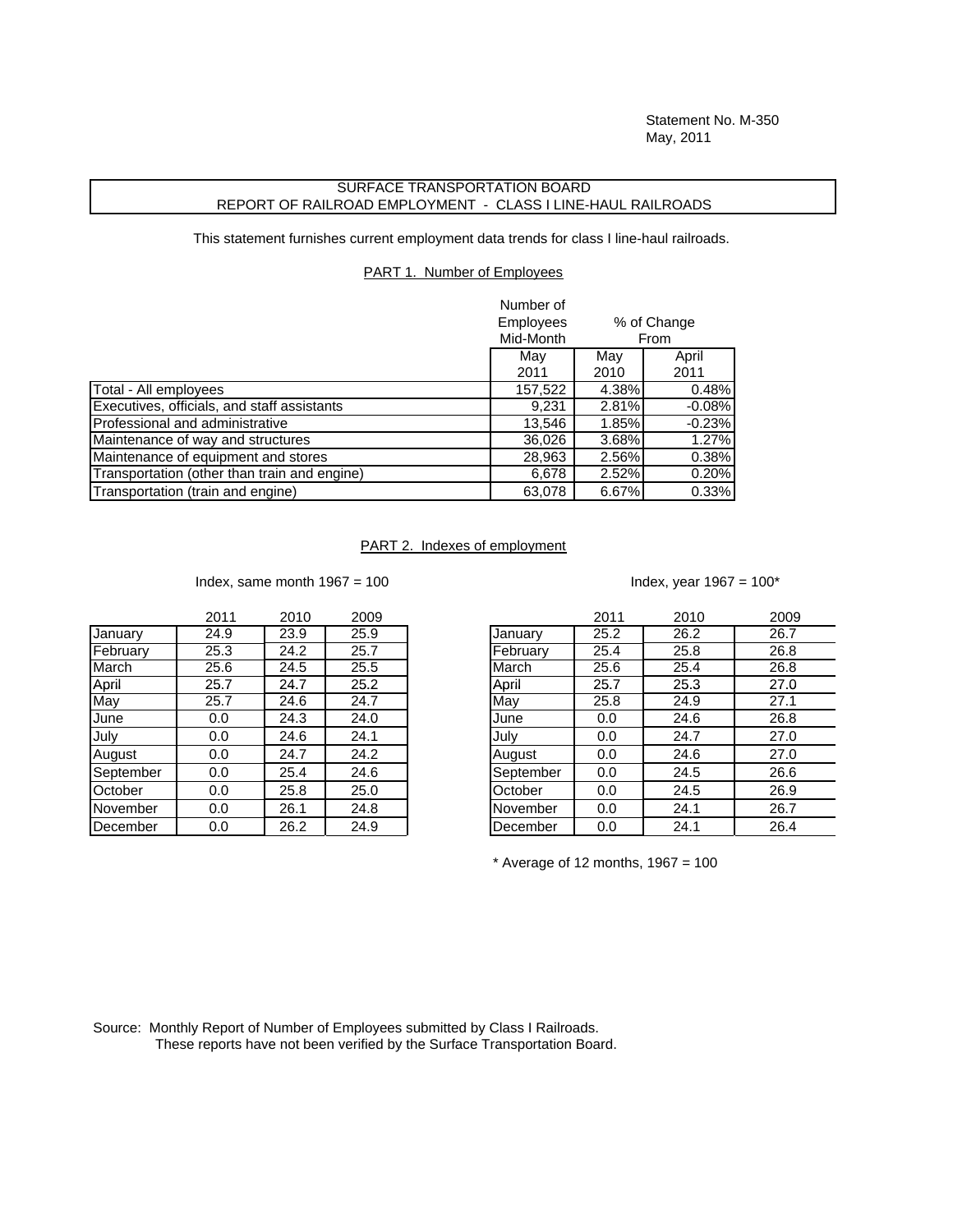| <b>CARRIER</b><br>L100<br>L 300<br>L 400<br>L500<br>L200<br>May, 2011                                                                                                                            | L600                      | <b>TOTAL</b>              |
|--------------------------------------------------------------------------------------------------------------------------------------------------------------------------------------------------|---------------------------|---------------------------|
| <b>BNSF</b><br>130500<br>1,695<br>3,688<br>8,778<br>7,181<br>1,612<br>1,209<br>6,506<br><b>CSX</b><br>2,906<br>4,919<br>1,666<br>121500<br>CN/GTW<br>114900<br>381<br>510<br>1,895<br>792<br>361 | 16,053<br>10,719<br>2,074 | 39,007<br>27,925<br>6,013 |
| (Includes all CN US Operations)                                                                                                                                                                  |                           |                           |
| <b>KCS</b><br>363<br>364<br>134500<br>278<br>459<br>80                                                                                                                                           | 1,266                     | 2,810                     |
| <b>NS</b><br>117100<br>1,818<br>2,678<br>6,196<br>5,881<br>1,411                                                                                                                                 | 11,726                    | 29,710                    |
| SOO<br>137700<br>279<br>364<br>1,169<br>525<br>214                                                                                                                                               | 1,412                     | 3,963                     |
| UP<br>11,023<br>139400<br>3,571<br>3,037<br>9,301<br>1,334                                                                                                                                       | 19,828                    | 48,094                    |
| <b>TOTAL</b><br>9,231<br>13,546<br>28,963<br>6,678<br>36,026                                                                                                                                     | 63,078                    | 157,522                   |
| <b>NRPC</b><br>103000<br>1,479<br>4,918<br>2,898<br>4,987<br>2,922                                                                                                                               | 3,433                     | 20,637                    |
|                                                                                                                                                                                                  |                           |                           |
| May<br>May<br>April<br>% Change                                                                                                                                                                  |                           |                           |
| 2011<br>2011<br>2010<br>Year                                                                                                                                                                     | Month                     |                           |
| L 100<br>8,979<br>2.81%<br>9,231<br>9,238                                                                                                                                                        | $-0.08%$                  |                           |
| L 200<br>13,546<br>13,300<br>13,577<br>1.85%                                                                                                                                                     | $-0.23%$                  |                           |
| L 300<br>36,026<br>34,748<br>35,573<br>3.68%                                                                                                                                                     | 1.27%                     |                           |
| L 400<br>2.56%<br>28,963<br>28,241<br>28,852                                                                                                                                                     | 0.38%                     |                           |
| L500<br>6,678<br>6,514<br>6,665<br>2.52%                                                                                                                                                         | 0.20%                     |                           |
| L600<br>63,078<br>62,872<br>59,133<br>6.67%                                                                                                                                                      | 0.33%                     |                           |
| <b>TOTAL</b><br>157,522<br>150,915<br>156,777<br>4.38%                                                                                                                                           | 0.48%                     |                           |
|                                                                                                                                                                                                  |                           |                           |
| Ratio                                                                                                                                                                                            | Ratio                     |                           |
| 1967<br>2011<br>Corresp.                                                                                                                                                                         | Average                   |                           |
| Months<br>Months<br>Months                                                                                                                                                                       | Month                     |                           |
| January<br>614,766<br>153,304<br>24.9                                                                                                                                                            | 25.2                      |                           |
| 610,335<br>154,502<br>25.3<br>February                                                                                                                                                           | 25.4                      |                           |
| March<br>608,751<br>155,842<br>25.6                                                                                                                                                              | 25.6                      |                           |
| 25.7<br>April<br>611,136<br>156,777                                                                                                                                                              | 25.7                      |                           |
| 157,522<br>25.7<br>613,824<br>May                                                                                                                                                                | 25.8                      |                           |
| 0.0<br>June<br>624,153<br>0                                                                                                                                                                      | 0.0                       |                           |
| 623,096<br>0<br>0.0<br>July                                                                                                                                                                      | 0.0                       |                           |
| 0<br>0.0<br>August<br>619,419                                                                                                                                                                    | 0.0                       |                           |
| 0<br>September<br>606,714<br>0.0                                                                                                                                                                 | 0.0                       |                           |
| $\mathbf 0$<br>October<br>597,271<br>0.0                                                                                                                                                         | 0.0                       |                           |
| 0<br>November<br>593,568<br>0.0                                                                                                                                                                  | 0.0                       |                           |
| $\overline{0}$<br>590,100<br>0.0<br>December                                                                                                                                                     | 0.0                       |                           |

Source: Monthly Report of Number of Employees submitted by Class I Railroads. These reports have not been verified by the Surface Transportation Board.